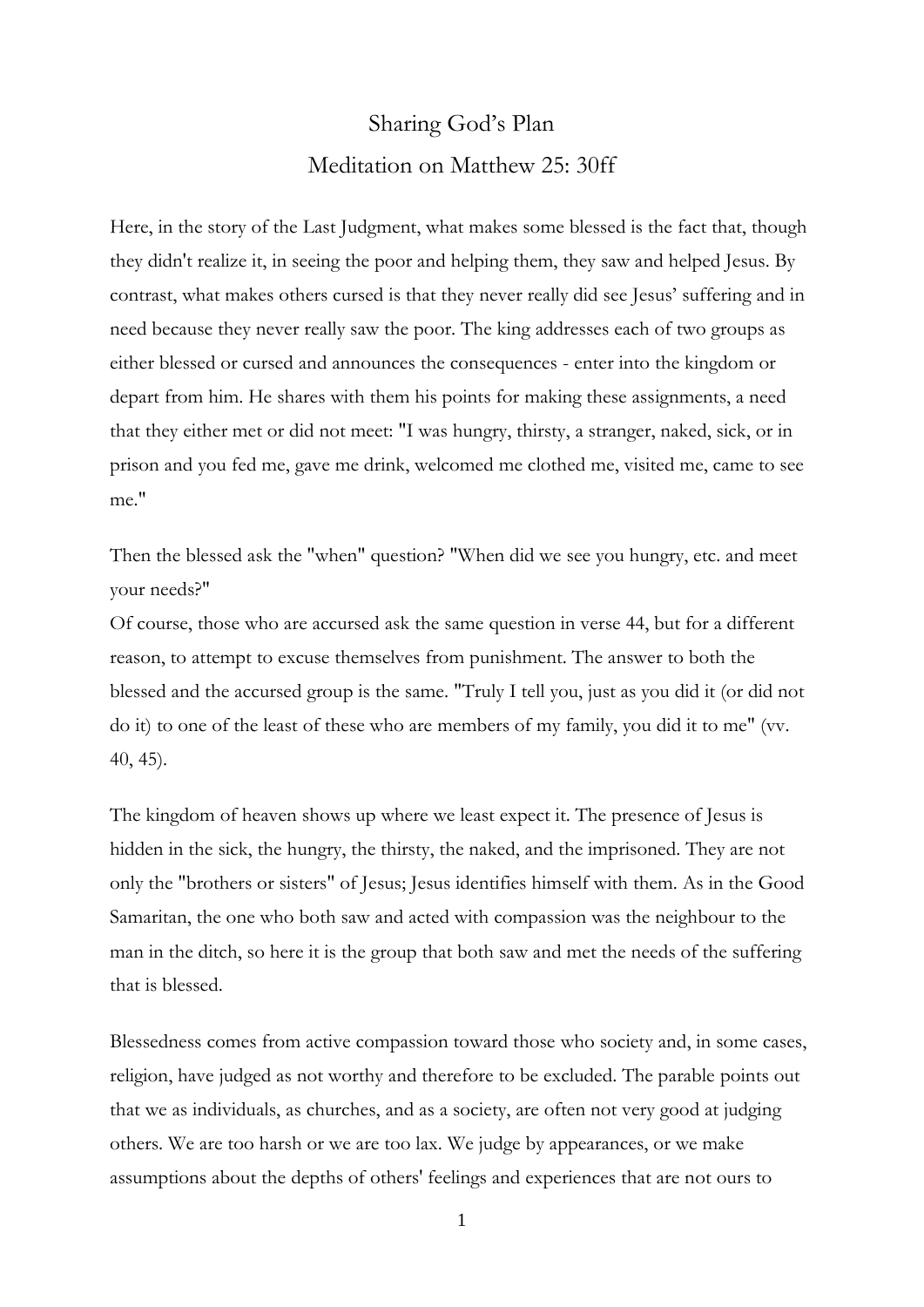make. We exclude and we make allowances on grounds other than those set forth in God's eyes. When we set ourselves up as judge over others, we promote ourselves above our human competence.

We need a better, wiser judge than ourselves. Who is that judge, according to Matthew's gospel? Throughout his Gospel, Matthew offers a number of titles for Jesus. Jesus is the Son of Mary and Joseph, the royal Messiah who was proclaimed king at his birth and whom wise men came to worship. He is the Son of God. He is also the Son of Man who combines qualities of servanthood and suffering with majesty and exaltation. The same Son of Man has nowhere to lay his head etc etc...

This parable combines the very different qualities of the Son of Man. He is the majestic, exalted Judge and King whose identity is hidden in the poor.

We will be judged by the extent to which we see, have compassion, and act in response to his sufferings in the world. The story of the Last Judgement calls us to evaluate our own actions…

And what can help us here is an interpretation of today's sermon text in the painting of an African artist.

The painter of this piece of art from Togo invites us to see the story of the Last Judgement taking place in the slum of an African metropolis. In the century of globalisation what we do here in Europe relates to the lives of people who live on the other side of the world. What we do to them, we do to Jesus. And what we fail to do for them we don't do for Jesus either.

At first sight the picture seems chaotic. Shacks and poverty, lack of space, dirt and dust, crowds of people. Streets in a slum somewhere in this world. And in the centre a strong woman with a heavy load…

At the horizon: oil tanks, chemical industry. Bank and business buildings displace the quarters of the poor.

God in the picture, so the artist, is particularly walking with the group of women and men on the path of the cross through a world of suffering and death into the light of the

2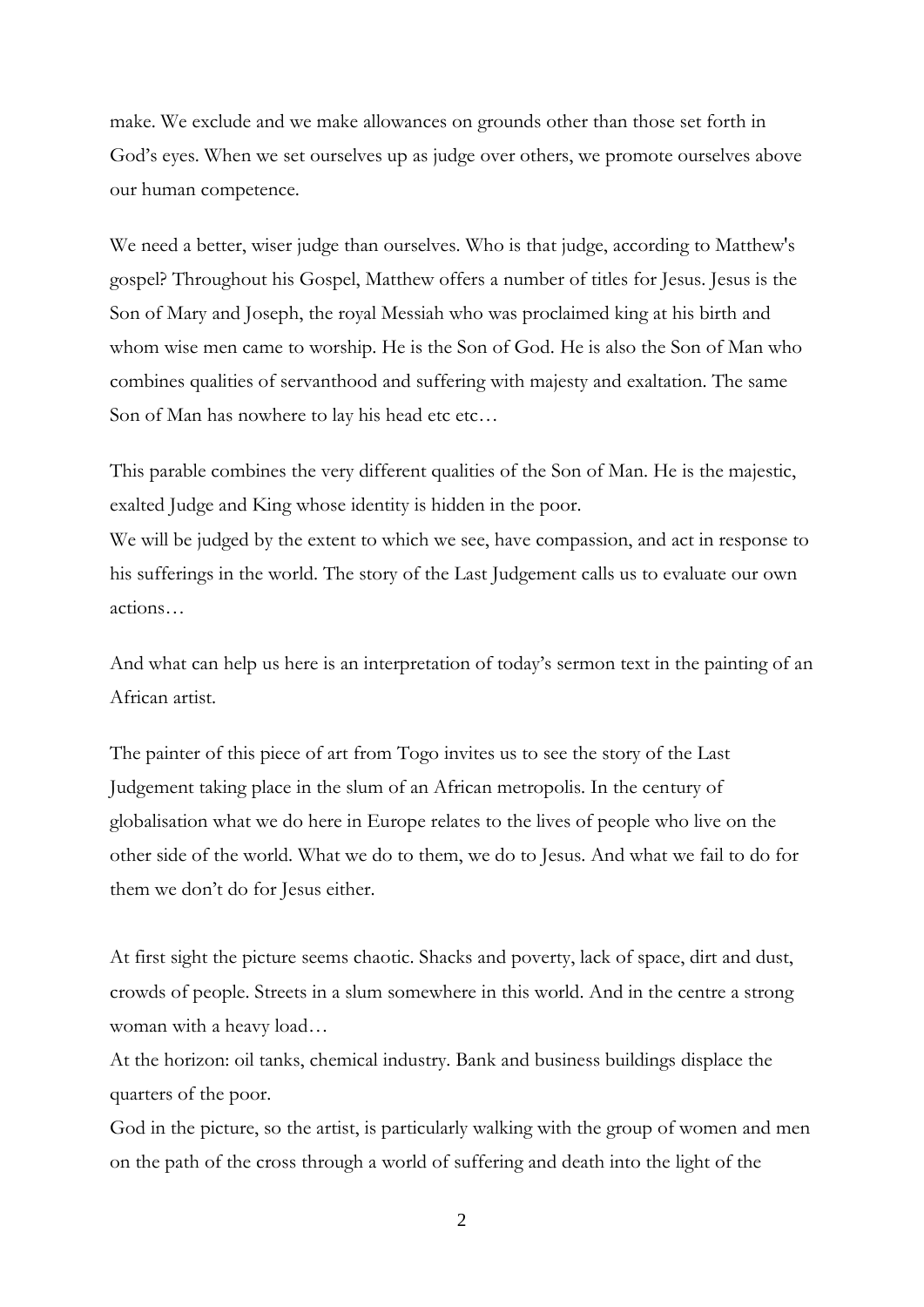resurrection. On their signs we read "I am thirsty…" and "Forgive them…" Both remind us of Jesus' last words on the cross.

The painter allows the African people to connect their suffering and their desire for life – full, fair and just – with the suffering of Jesus.

Thirst must be stilled. Reconciliation made possible. Human rights realized even in the poorest spot of the world. It is those who follow Jesus, who will make the difference.

It is all about life in the slums.

The people of whom the painting speaks live in such places.

We meet people who are thirsty… not only for fresh water but also for life in fullness and justice. In the painting the people who walk in the demonstration carrying their cross also carry a banner saying "I am thirsty". Close to them we can see a strong woman pulling a cart with a barrel of water. Two children help her and push it…

Above the woman's head two people's thirst is stilled out of a huge jug which a woman holds. And a bit further to the right again a woman holding food and drink offers genuine welcome to the strangers who are just leaving their little refugee boats.

Clean water is so essential on the African continent, and people often lack this most basic means for life.

We meet people who are hungry. And again we can see the woman who welcomes the strangers with water and bread. Next to her vegetables are grown by the inhabitants of the slums. And a car takes the products and transports them safely to where they are needed most.

We meet sick people. In the painting we see the hospital right in the middle below the dove and the throne which are both symbolizing the spirit and the presence of God. The sick are cared for and where this happens God is right among his people. In another corner of the picture we meet people in a centre for counselling learning what they need to know about basic health issues…

3